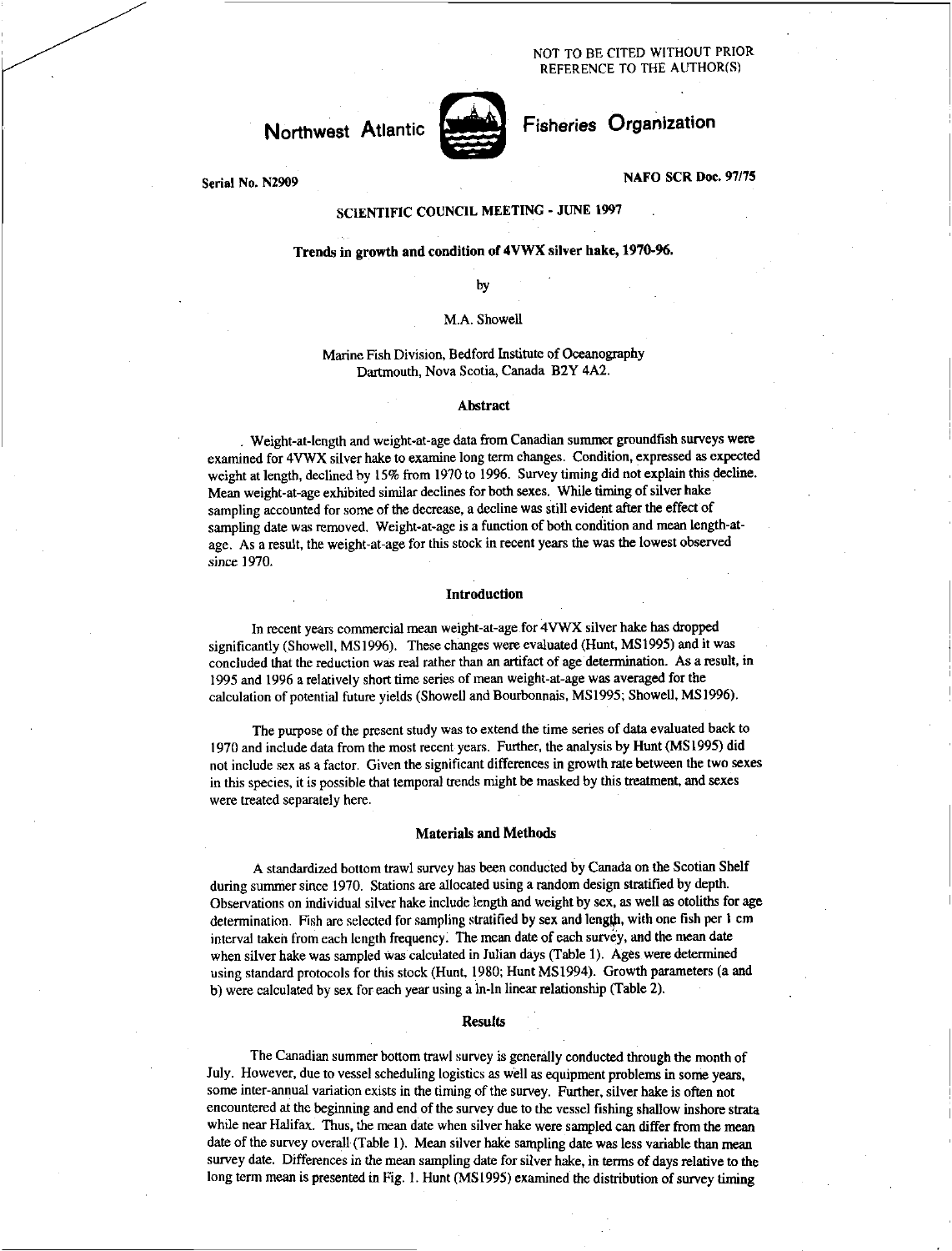over a shorter time series (1983-94) and concluded there were no trends. However, when the whole time series is examined a general temporal trend is apparent, with the survey occurring later in the mid-1970's and earlier in the period 1987-95. A maximum difference of 14 days is seen between the earliest and latest mean survey dates, and 12 days between extremes of sampling dates.

-2

Condition, expressed as an expected weight for a given length, over a length range of 20- 40 cm, which is representative of the general range found in the commercial fishery, declined for both sexes over the time series (Fig. 2). To illustrate these trends more clearly, the proportion deviation from the 1970-96 mean was calculated for a length of 25 cm, which is close to the mean length in the commercial catch (Fig. 3). The proportions are variable but there are indications of a declining trend in weight at length from the mid-1970s to the mid-I980s. A sharp decline is seen in 1993 and despite a subsequent increase, the expected weight at length is still almost 15% below levels seen in the mid-1970s. As both the mean date of the summer survey and the condition of male and female silver hake show a decline over the time series, it is possible to test if the changes in condition result from the survey timing. A regression analysis was conducted, with the mean sampling date (days) regressed against calculated weight (Table 3) for both males and females. A lack of a significant relationship suggests that mean sampling date is not a factor affecting the observed trends in condition.

A decline is seen in length-at-age for both sexes and all ages (Fig. 4) from high levels in the mid-1970s to 1994 which are the lowest in the time series, in most cases, and this is most clearly seen when the data are illustrated as deviation from the long term mean (Fig. 6). At ages 2-4, the main groups fished, mean length in 1994-95 was about about 15% smaller than in 1974- 76.

As was the case for condition, survey timing might be the cause of these declines. To examine this, a regression analysis was conducted, with the mean sampling date (days) regressed against the mean length-at-age from the 1971-95 mean, for males (Table 4) and females (Table 5), at ages 3 and 4, chosen because they are well represented in the data and the commercial fishery. A significant relationship was seen for each combination of age and sex, indicating that a higher mean length-at-age was positively correlated a later average sampling date for the survey. However, the adjusted  $\mathbb{R}^2$  for the relationships ranged from 0.19 to 0.27, indicating the model accounts for a relatively low level of the total variation.

To determine if trends with time still exist in the data after survey timing was accounted for, the residuals from the regression analysis were examined over the time series (Fig. 6). While considerable variation exists, the pattern in the residuals shows the highest positive values for the mid-1970s, followed by relatively stable levels over 1978-92. A sharp decline was seen in 1993- 94. Mean weight-at-age is a function of both condidtion and mean length-at-age. To examine trends in this parameter, the mean length-at-age was calculated for ages 4 and 5, adjusted for the effect of sampling timing. Mean weight-at-age was then calculated using the growth parameters for each year. The calculated weight-at-age showed a decline from 1970-84, followed by a period of relative stability from 1985-92. A further decline was seen in 1992 (Fig. 7). In 1995, weightat-age was seen to increase, but still remains substantially below pre-1993 levels.

#### **Conclusions**

There have been long term changes in condition and size-at-age for 4VVVX silver hake. Condition, expressed as expected weight for a given length, declined by 15% over the period 1970-95, while mean length-at-age decreased by 15% over a similar period. Weight-at-age is a function of both these factors are, and as a result, the weight-at-age in 1993-95 was the lowest observed since 1970. Trends in survey timing do not account for these differences.

#### References

Hunt, J.J. 1980. Guidelines for age determination of silver hake. J. Northw. Atl. Fish. Sci. 1:65- 80.

Hunt, J.J. MS1994. Summary of age training for silver hake. NAFO SCR Doc. 94/34, Serial No. N2402, 7p

Hunt, J.J. MS 1995. Evaluation of changes in weight at age and growth rate for 4VWX silver hake, 1983-94. NAFO SCR Doc.95/44, Serial No. N2554, 12p.

Showell, M.A. MSI996. Assessment of the 4V1VX silver hake population in 1995. NAFO SCR Doc. 96/78, Serial No. N2753, 24p.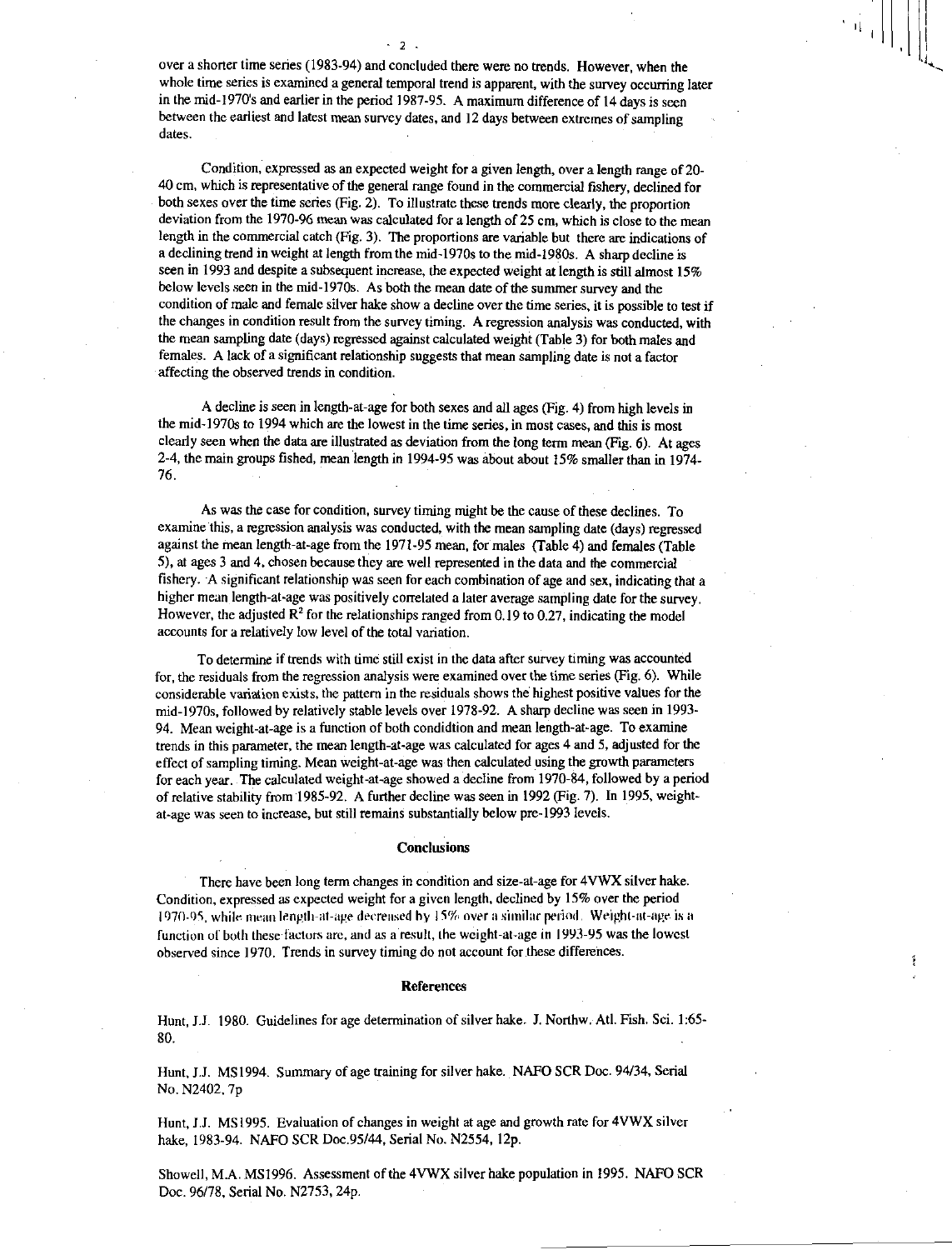Showell, M.A. & M.C. Bourbonnais. MS1995. Status of the 4VWX silver hake population in 1994. NAFO SCR. Doc. 95/76, Serial No. N2753, 22p.

### Acknowledgements

The author wishes to thank Dr. R. Halliday for significant discussion in the preparation and analysis of the survey data set.

Table 1: Timing of the Canadian 4VWX summer groundfish survey; mean date (calender days) and duration for the total survey and sets where silver hake were sampled, 1970-96.

| Year | mean survey<br>date | mean sampling<br>date | duration (days) |
|------|---------------------|-----------------------|-----------------|
| 70   | 199.00              | 198.12                | 21              |
| 71   | 191.81              | 190.67                | 16              |
| 72   | 186.87              | 189.63                | 11              |
| 73   | 201.96              | 199.74                | 20              |
| 74   | 202.57              | 199.89                | $\overline{22}$ |
| 75   | 206.89              | 202.92                | 16              |
| 76   | 205.14              | 202.06                | 19              |
| 77   | 200.30              | 199.61                | 21              |
| 78   | 200.79              | 200.00                | $\overline{21}$ |
| 79   | 197 40              | 197.40                | 21              |
| 80   | 198.16              | 197.95                | 20              |
| 81   | 195.58              | ,<br>194.00           | 19              |
| 82   | 201.05              | 199.94                | 18              |
| 83   | 197.00              | 195.24                | 19              |
| 84   | 203.55              | 202.44                | 21              |
| 85   | 195.72              | 194.81                | 21              |
| 86   | 199.43              | 199.43                | 23              |
| 87   | 195.44              | 192.58                | 21              |
| 88   | 196.50              | 194.71                | 21              |
| 89   | 196.70              | 196.26                | 22              |
| 90   | 197.32              | 196.05                | 27              |
| 91   | 197.29              | 196.26                | 24              |
| 92   | 185.96              | 188,82                | 15              |
| 93   | 199.43              | 195.00                | 21              |
| 94   | 196.96              | 195.90                | 24              |
| 95   | 188.48              | 190.43                | 19              |
| 96   | 198.65              | 197.76                | 26              |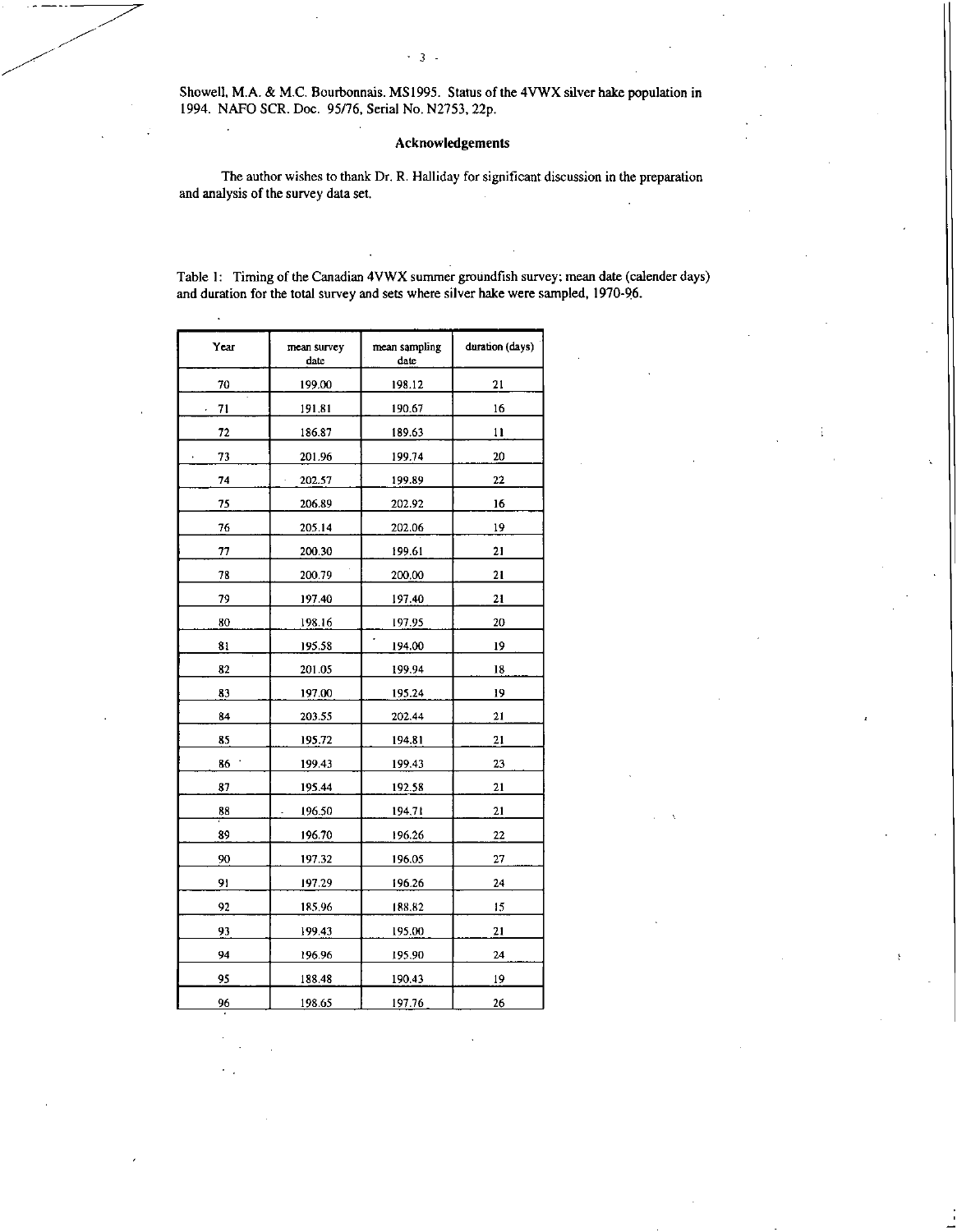Table 2: Growth parameters (alpha & beta) for 4VWX silver hake, derived from lengthweight regressions of data collected during the Canadian 4VWX summer survey, 1970- 96.

| year | male alpha | male beta | female alpha | female beta |
|------|------------|-----------|--------------|-------------|
| 1970 | $-6.76518$ | 3.55269   | $-6.2386$    | 3.38492     |
| 1971 | $-5.34949$ | 3.13816   | $-5.09611$   | 3.06535     |
| 1972 | $-5.42428$ | 3.13654   | $-5.56673$   | 3.18647     |
| 1973 | $-5.46277$ | 3.15837   | $-5.4369$    | 3.14669     |
| 1974 | -5.33557   | 3.11691   | -5.44738     | 3.1479      |
| 1975 | $-4.32447$ | 2.83456   | -4.98435     | 3.03746     |
| 1976 | $-4.23852$ | 2.78406   | $-5.05126$   | 3.03537     |
| 1977 | -5.07298   | 3.06263   | $-4.97121$   | 3.03498     |
| 1978 | $-5.37521$ | 3.1366    | -5.78603     | 3.2531      |
| 1979 | $-4.58821$ | 2.90006   | $-5.13582$   | 3.06745     |
| 1980 | $-6.10705$ | 3.34168   | $-6.32186$   | 3.39888     |
| 1981 | -4.98658   | 3.02055   | $-5.28309$   | 3.11719     |
| 1982 | -4.45318   | 2.85751   | -4.99937     | 3.02324     |
| 1983 | $-5.03829$ | 2.99348   | -5.70676     | 3.20335     |
| 1984 | $-4,00158$ | 2.70523   | -5.03702     | 3.02842     |
| 1985 | -4.30686   | 2.7848    | $-5.39717$   | 3.12351     |
| 1986 | -4.83169   | 2.93837   | $-5.56734$   | 3.16852     |
| 1987 | -4.60644   | 2.87981   | $-5.46268$   | 3.14565     |
| 1988 | $-4.24493$ | 2.79421   | $-5.33862$   | 3.12408     |
| 1989 | $-5.11396$ | 3.03073   | $-5.42768$   | 3.13237     |
| 1990 | $-3.41246$ | 2.53669   | $-4.06146$   | 2.75163     |
| 1991 | -4.85714   | 2.95822   | -5.65837     | 3.20357     |
| 1992 | -5.53706   | 3.18243   | $-5.75825$   | 3.25329     |
| 1993 | -5.66624   | 3.17799   | $-5.78005$   | 3.22019     |
| 1994 | $-5.70313$ | 3.20091   | $-5.76135$   | 3.22278     |
| 1995 | $-5.70188$ | 3.21505   | $-6.04611$   | 3.32334     |
| 1996 | -5.97256   | 3.29085   | $-6.00515$   | 3.30326     |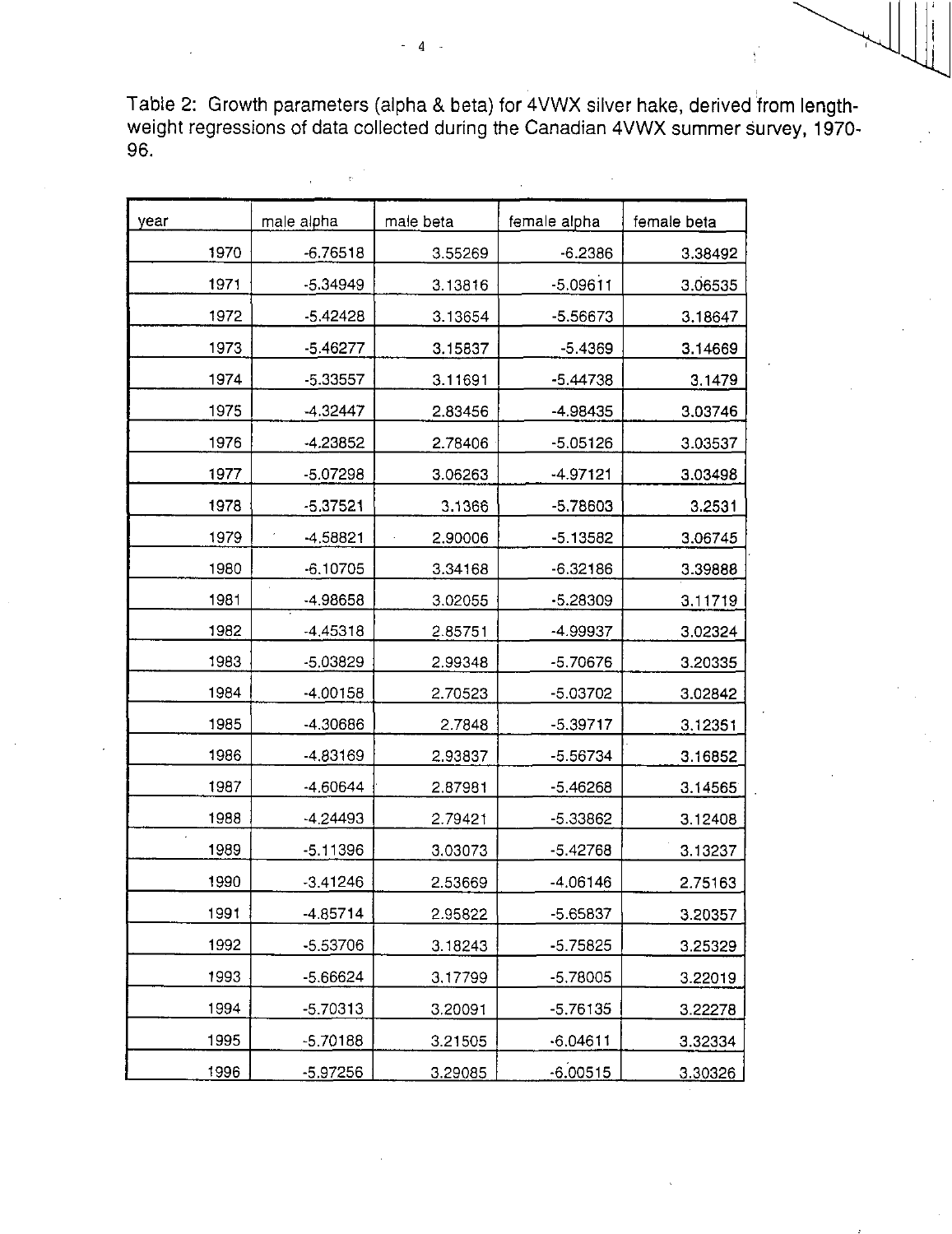Table 3: Summary of regression results for condition of 25 cm male and female 4VWX silver hake vs mean sampling date.

Sum of Squares<br>23.81769<br>1109.80158 Sum of Squares<br>73.02325<br>1034.60521 .1961  $-4707$  $\mathbf{u}$  $\mathbf{I}$ Signif F  $\overline{\mathbf{r}}$ Signif .3737 H 1361  $\mathbf{H}$  $51g$ 51g  $\frac{1}{2}$ Ĕ  $\frac{1}{2}$ F Analysis of Variance Analysis of Variance .7306  $1.328$  $\mathbf{H}$ E entered .53653 1.76452 COND<sub>25F</sub> COND\_25M SAMP\_DAY SAMP\_DAY Regression<br>Residual Regression<br>Residual All requested variables 144949 256764 t Beta Beta **SAMP\_DAY** SAMP\_DAY Variables in the Equation in the Equation Dependent Variable.. Dependent Variable..  $\mathbf{I}$  $\mathbf{u}$  $\frac{1}{1}$  $\frac{1}{1}$ Ĺ.  $\mathbf{\mu}$ SE<sub>B</sub> SE B 4.326628 66.512866 Variable(s) Entered on Step Number Variable(s) Entered on Step Number Method: Enter Enter Variables  $-14495$ <br> $-02101$ <br> $-01815$ <br> $-01815$ <br> $-01815$ -25676<br>--25856<br>--22356<br>--43386 Method:  $\mathbf a$ 60.247791<br>60.248447 ω 23.623144 ٩C  $\blacksquare$ Multiple R<br>R Square<br>Adjusted R Square<br>Standard Error Ï R Square<br>Error Equation Number 1 Equation Number 1  $1.$  $\ddot{ }$ End Block Number Block Number **Block Number**  $\mathbf{r}$ SAMP\_DAY<br>(Constant) (Constant) Multiple B<br>R Square<br>Adjusted B<br>Standard Variable Variable SAMP\_DAY  $\frac{1}{1}$ 

Mean Square<br>73.02325<br>41.38421

Mean Square<br>23.81769<br>44.39206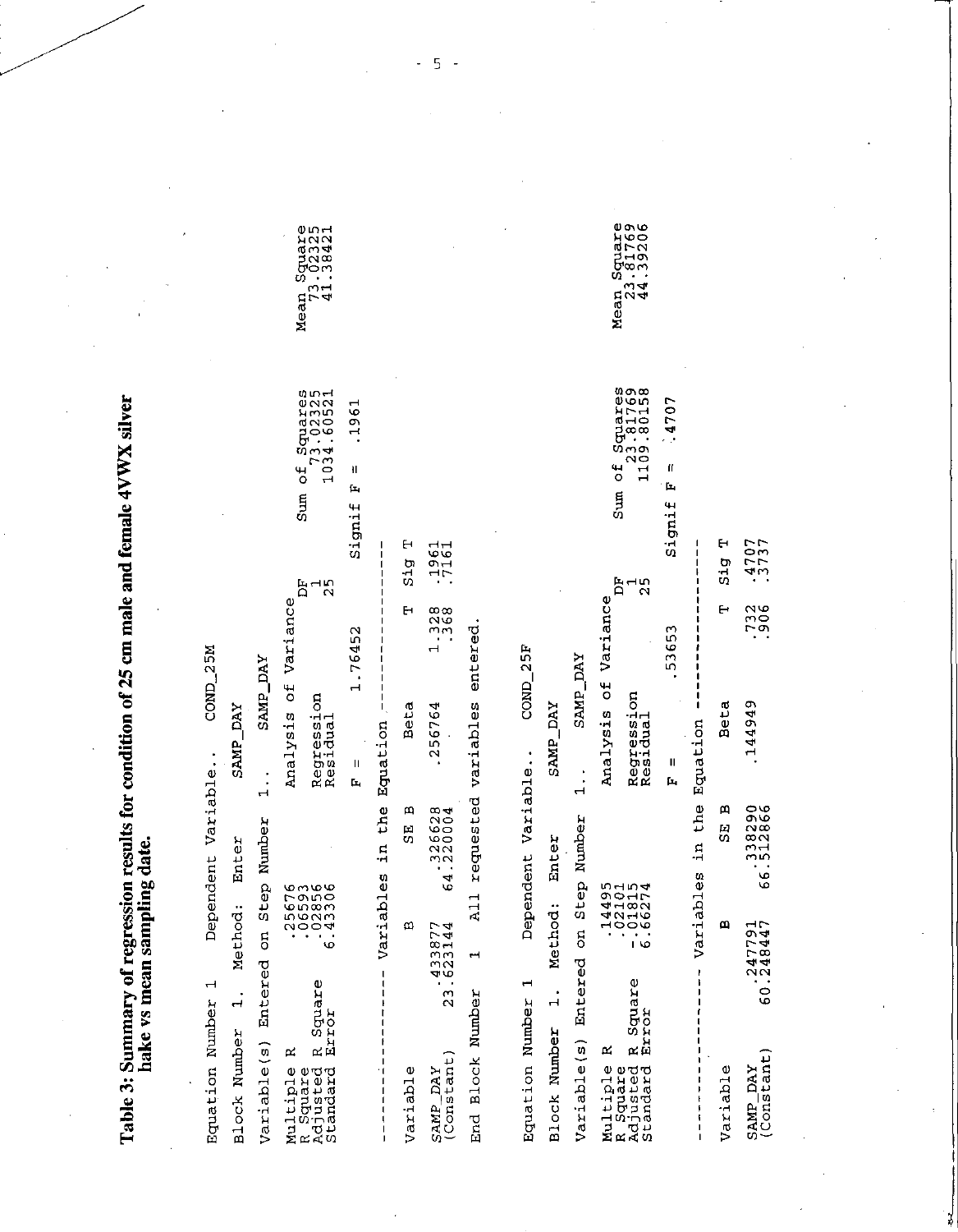Equation Number 1 Dependent Variable.. M\_3\_LEN Block Number 1. Method: Enter DAY Variable(s) Entered on Step Number 1.. DAY Multiple R .54763<br>R Square .29990 R Square Adjusted R Square .26946 Standard Error 1.00293 Analysis of Variance DF Sum of Squares<br>1 9.91035 Regression 1<br>Residual 23 23 . 13505 Mean Squar. 9.9103' 1.0058'  $F =$  9.85250 Signif  $F = .0046$ ------------- Variables in the Equation -----------------Variable B SE B Beta T Sig T DAY .160683 .051191 .547632 3.139 .0046 (Constant) -2.003361 10.059556 -.199 .8439 End Block Number 1 All requested variables entered. Equation Number 1 Dependent Variable.. F\_3\_LEN Block Number 1. Method: Enter DAY Variable(s) Entered on Step Number 1.. DAY Multiple R .50228 , Analysis of Variance<br>R Square .25229 .25229 DF A Sum of Squares are Mean Square .25229<br>A Regression 1 21978 15.44464 15.44464 15.4446. Adjusted R Square 1978 Regression 1 15.44464 15.44464 15.44464 15.44464 15.44464 15.44464 15.44464 15.9901.<br>1.9901 1.9901 Residual 23 15.77394 1.9901. Standard Error  $F =$  7.76046 Signif  $F = .0105$ ----------- Variables in the Equation -----------------Variable B SE B Beta T Sig T DAY .200593 .072006 .502282 2.786 .0105 (Constant) -7.641133 14.149882 -.540 .5944 End Block Number 1 All requested variables entered.

Table 4: Summary of regression results for mean length-at-age (cm) vs mean sampling date (days) for age 3 4VWX silver hake (males & females).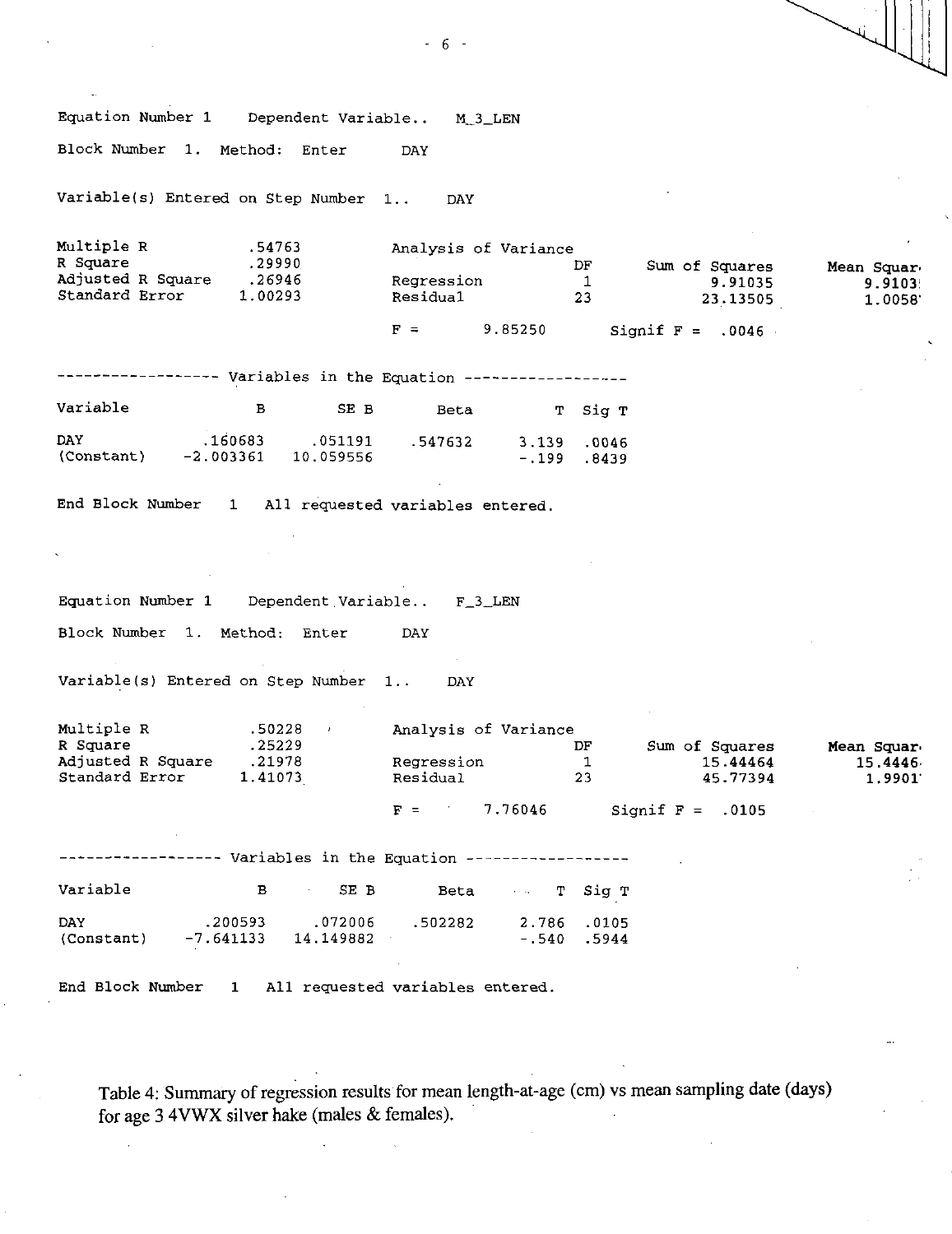Equation Number 1 Dependent Variable.. M\_4\_LEN Block Number 1. Method: Enter DAY Variable(s) Entered on Step Number 1.. DAY Multiple R .47096 Analysis of Variance<br>R Square .22180 1 R Square .22180 DF Sum of Squares Mean Squar. Adjusted R Square .18797 Regression 1 7.25676 7.2567 Standard Error 1.05213 Residual 23 25.46043 1.1069;  $F = 6.55548$  Signif  $F = .0175$ ------------ Variables in the Equation ------------------Variable B SE B Beta T Sig T DAY .137498 .053703 .470959 2.560 .0175 (Constant) 4.474975 10.553013 .424 .6755 End Block Number 1 All requested variables entered. Equation Number 1 Dependent Variable.. F\_4\_LEN Block Number 1. Method: Enter DAY Variable(s) Entered on Step Number 1.. DAY Multiple R .54573 Analysis of Variance<br>R Square .29782 DF .29782 DF Sum of Squares Mean Squar,<br>22.37541 22.37545 22.3754 Adjusted R Square .26729 Regression 1 22.37545 22.3754! Standard Error  $F =$  9.75517 Signif F = .0048 ----------- Variables in the Equation -----------------Variable B SE B Beta T Sig T DAY .241441 .077303 .545730 3.123 .0048 (Constant) -12.699898 15.190640 -.836 .4117 End Block Number 1 All requested variables entered.

 $-7 -$ 

Table 5: Summary of regression results for mean length-at-age (cm) vs mean sampling date (days) for age 4 4VWX silver hake (males & females).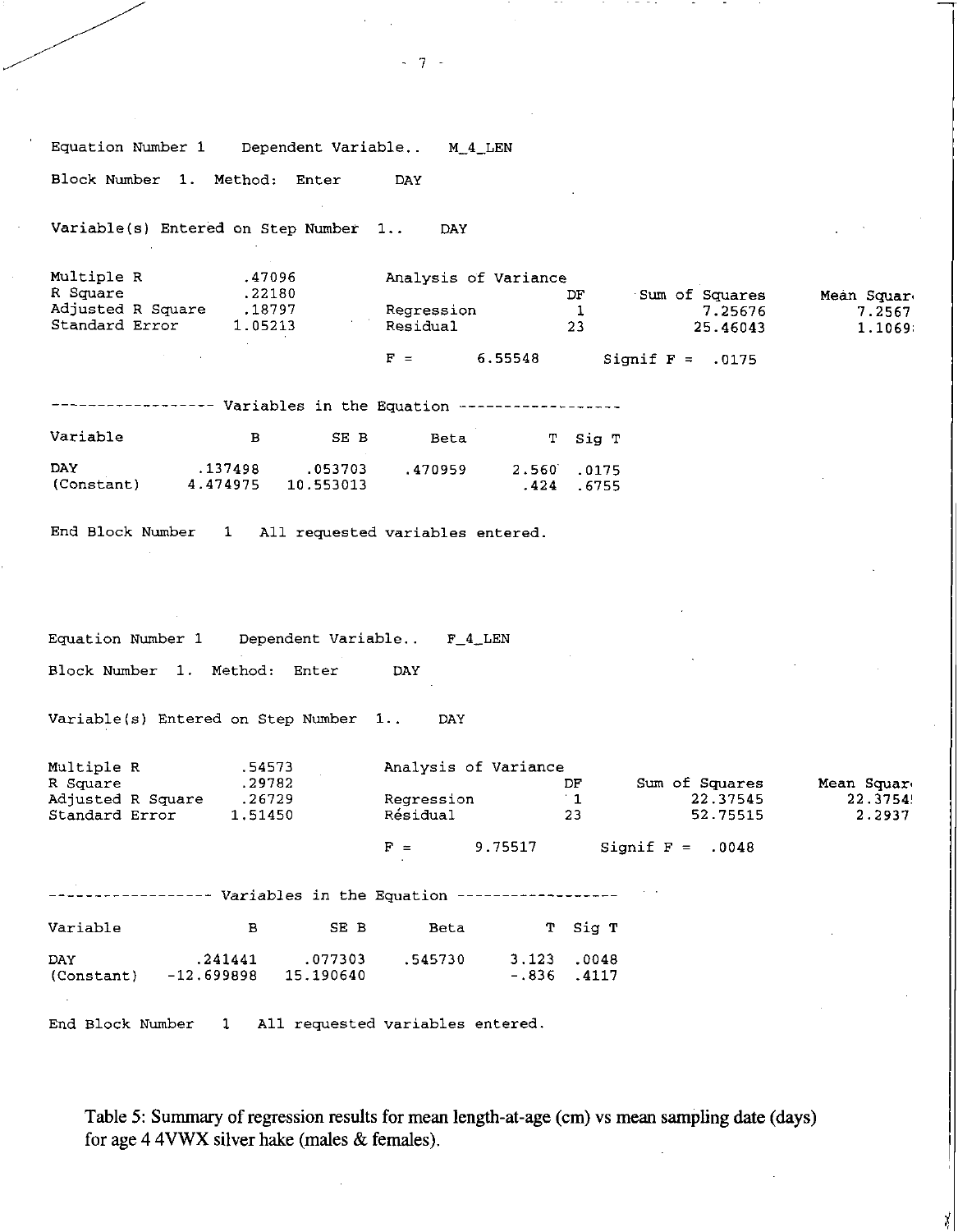

Fig. 1: Interannual variation in the timing of the Canadian summer 4VWX groundfish survey, in terms of total sets and silver hake sampled sets.

 $\tilde{\mathcal{S}}$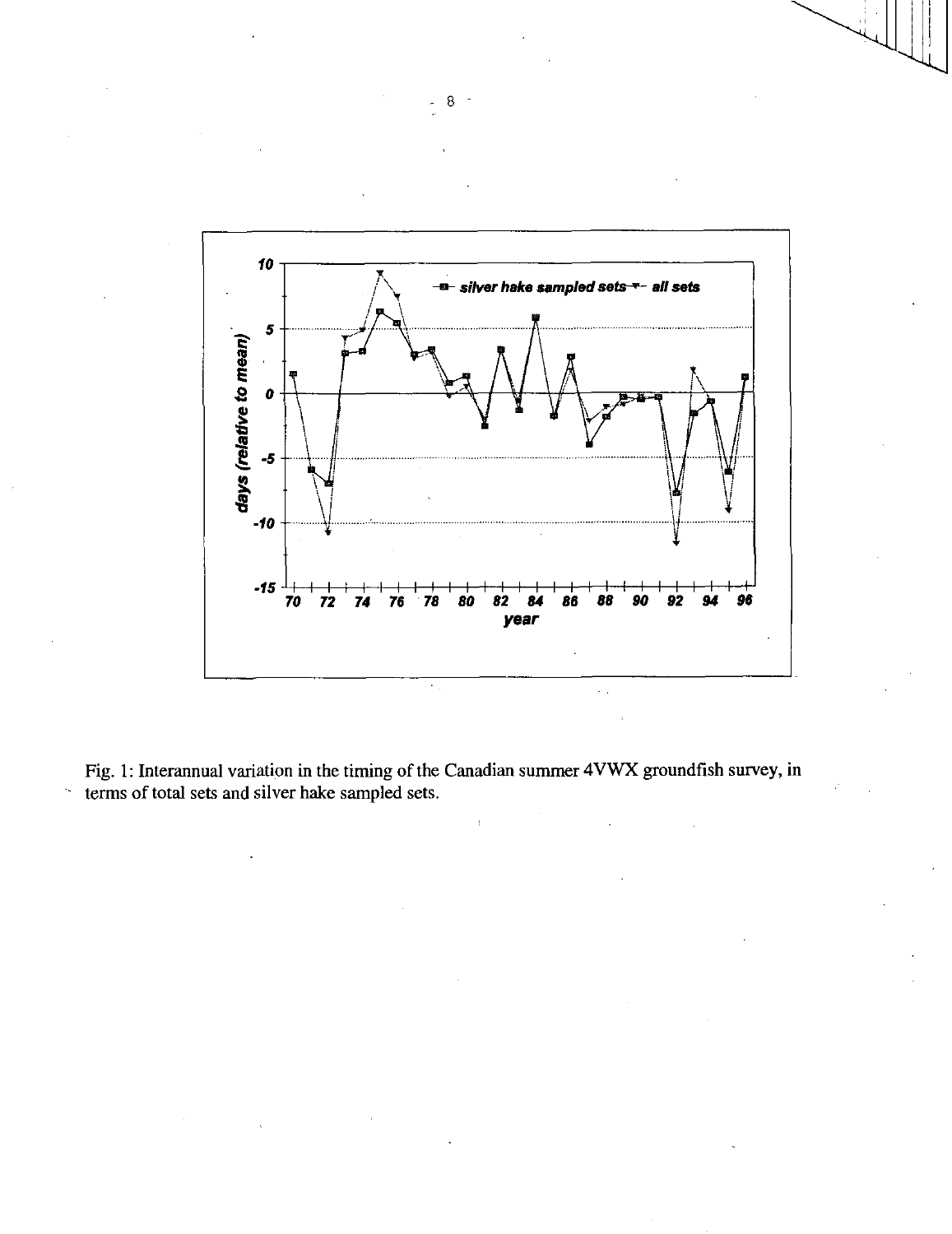

Fig. 2: Condition of 4VWX silver hake, calculated from survey length-weight relationships, 1970- $96.$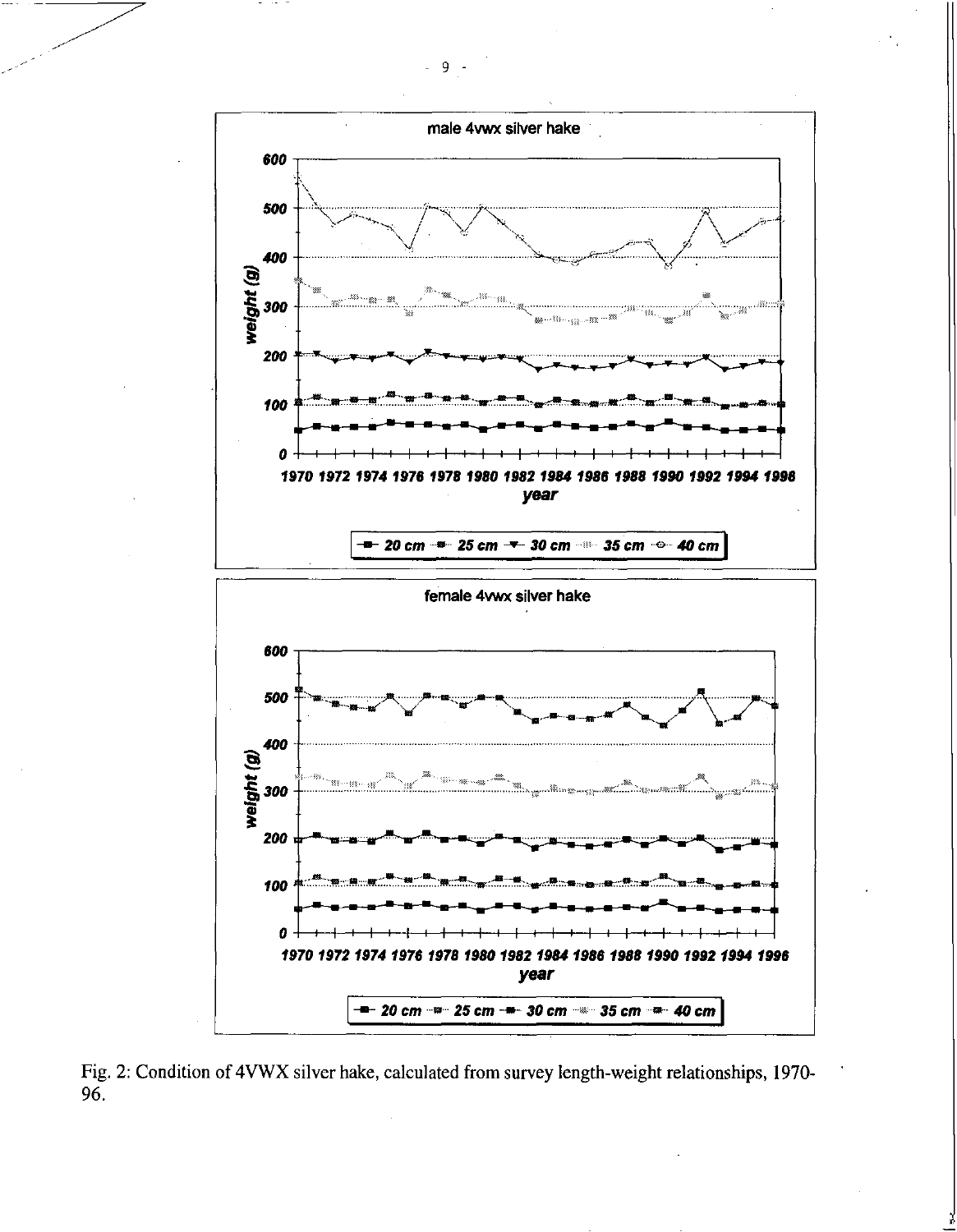

Fig. 3: Condition of 25 cm 4VWX silver hake, calculated from R/V length-weight data, with condition expressed as % deviation from the 1970-96 mean.

 $-10 -$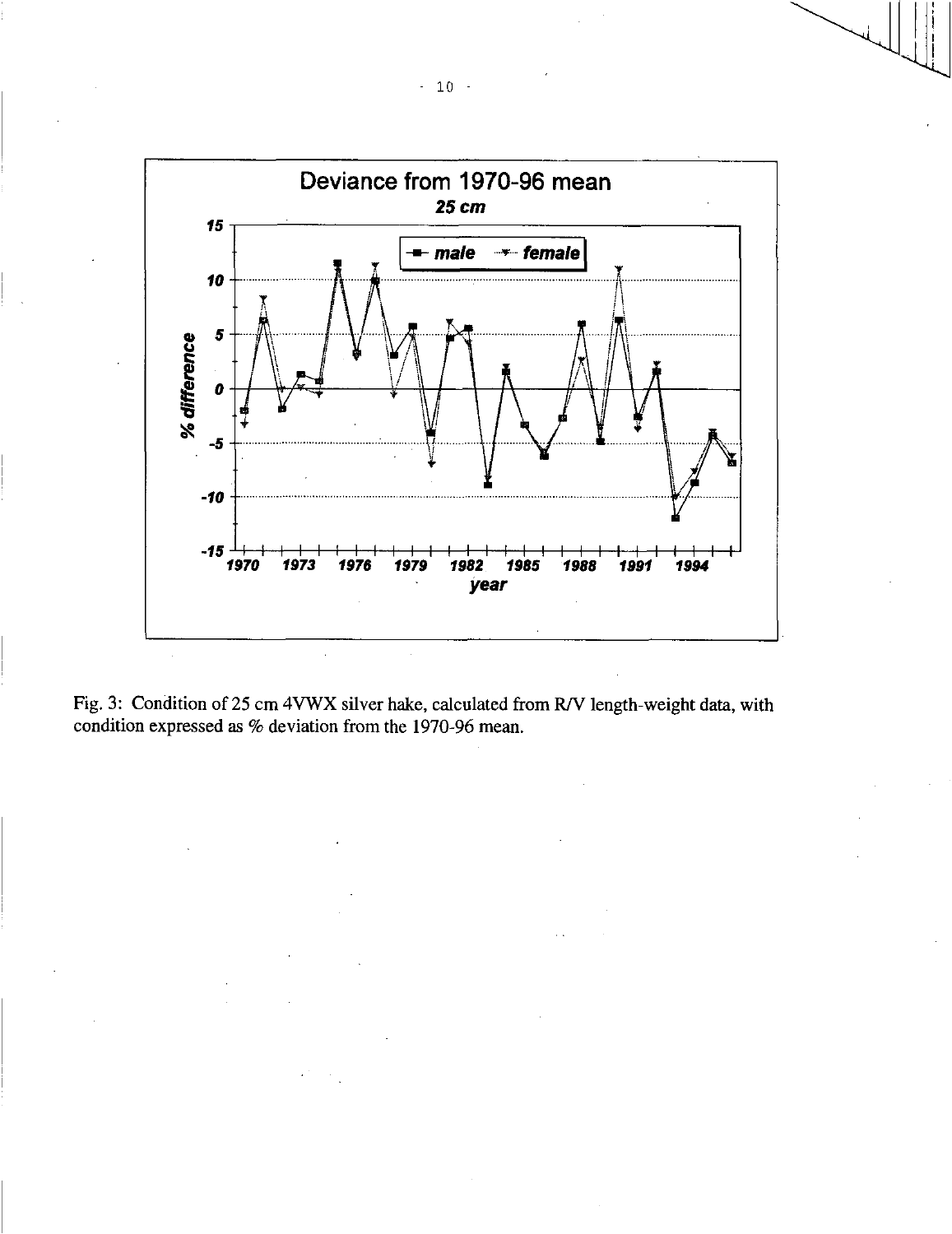

Fig. 4: Mean length-at-age for 4VWX silver hake, 1970-95, from Canadian summer survey data.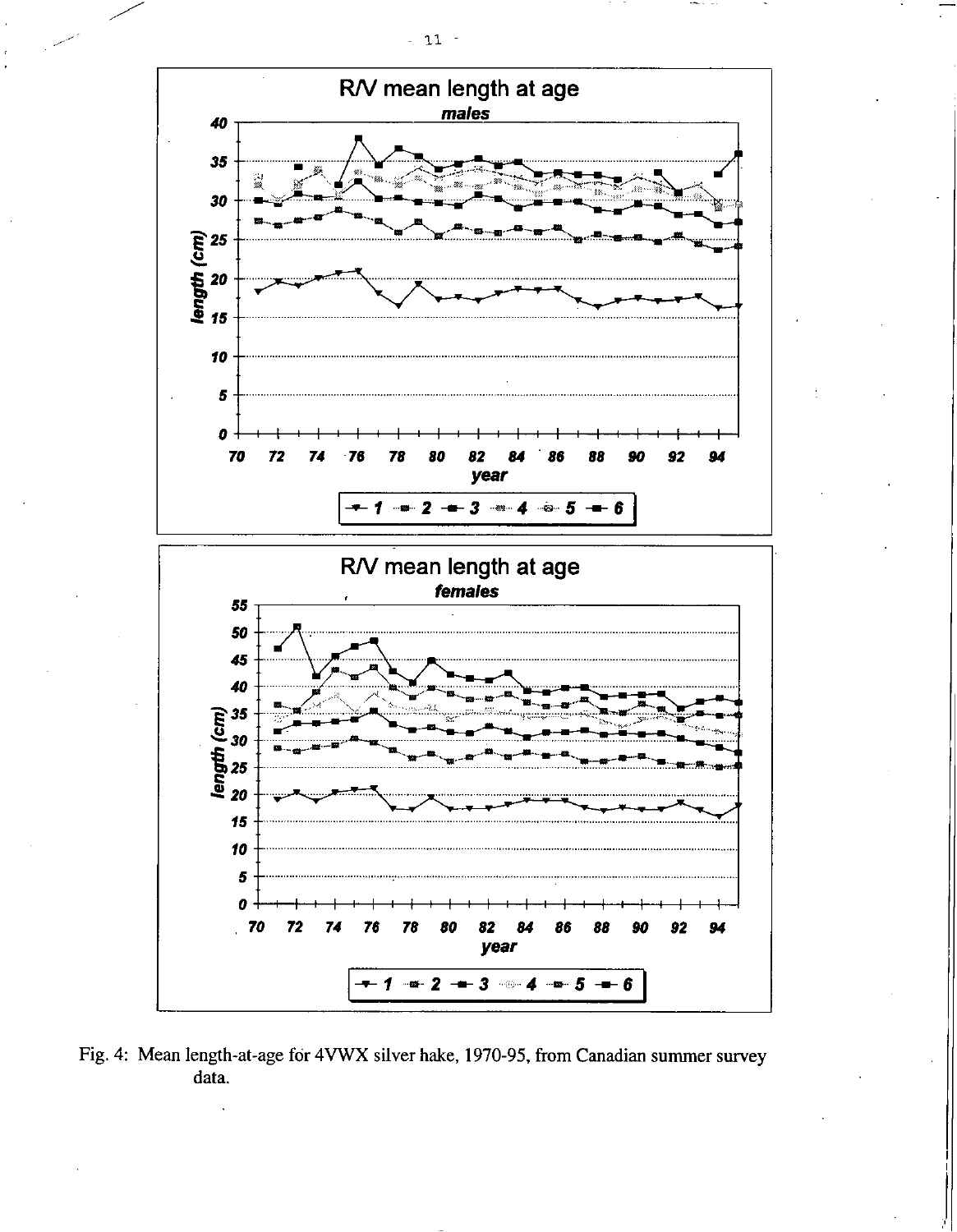

Fig.  $5$  Mean length-at-age for 4VWX silver hake, from summer survey data. Length-at-age is expressed as a proportion (%) of the 1971-95 mean, for ages 1 through 6 (males and females).

 $-12 -$ 

 $\mathcal{L}(\mathcal{S})$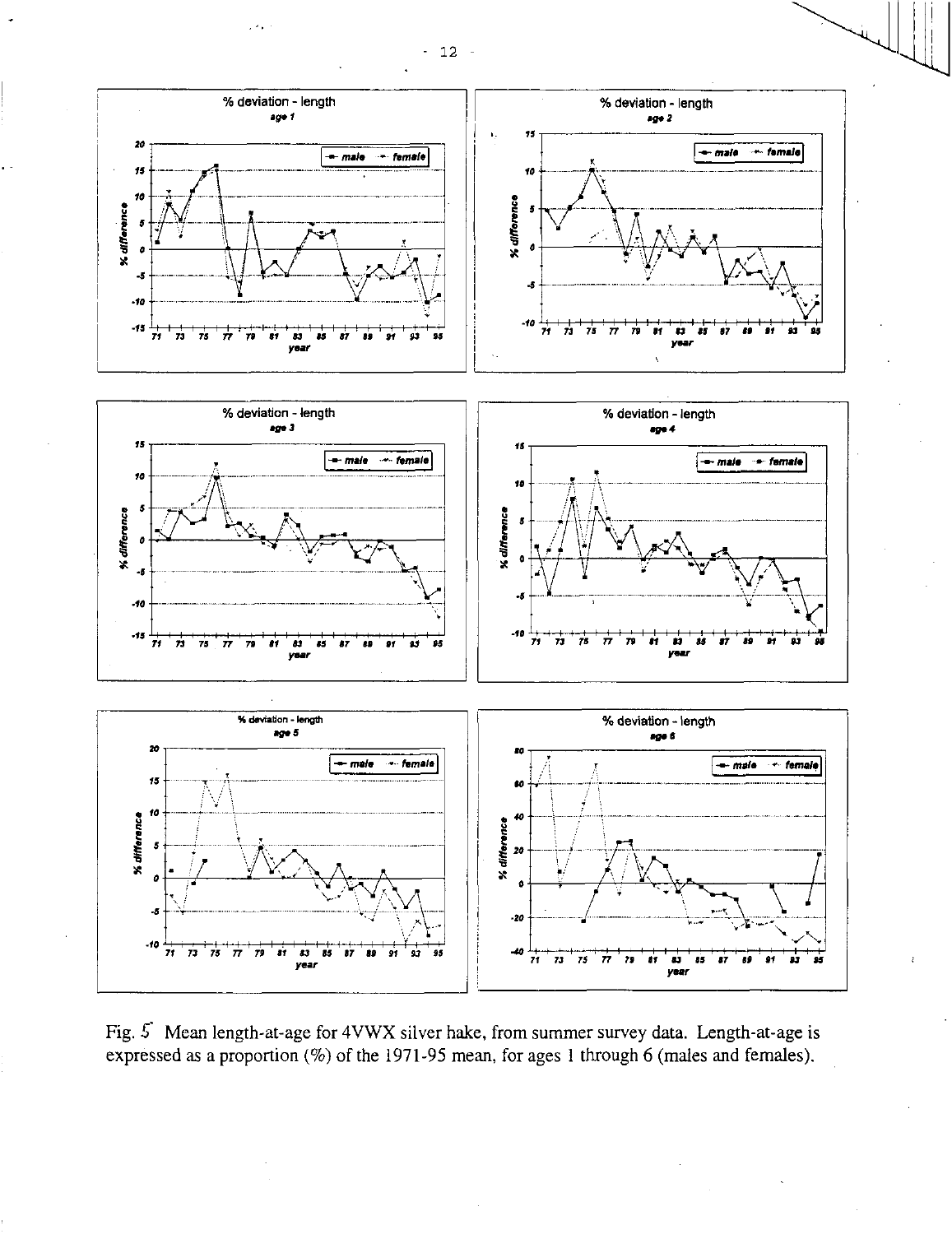



Fig. 6: Plot of residuals (observed-predicted) from regression analysis of timing of sampling vs mean length-at-age from Canadian July survey data, for 4VWX silver hake